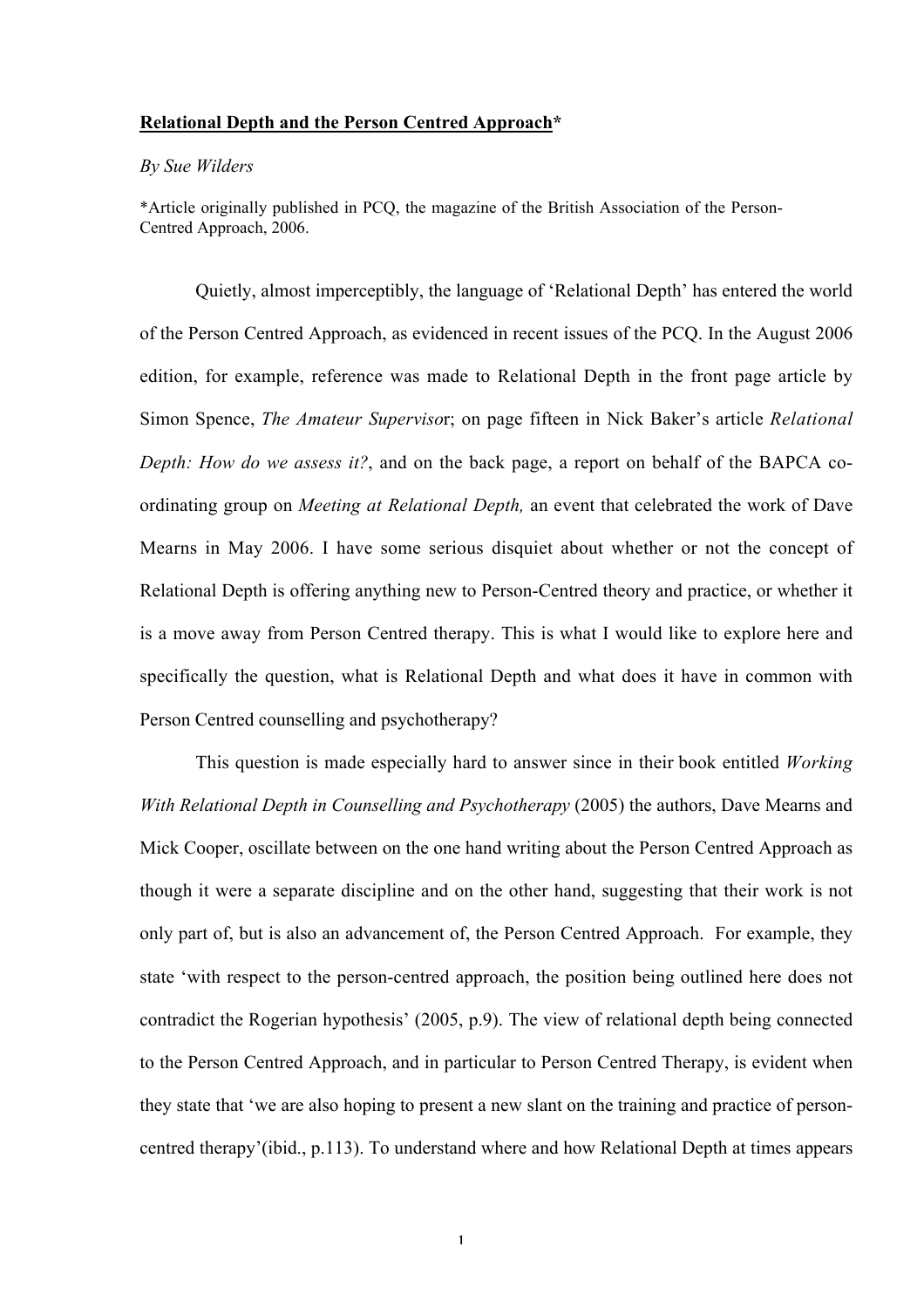to merge with, and at other times is at clear variance with the Person Centred Approach, a good place to start is by looking again at the theory behind Person Centred Therapy.

Rogers' proposition that all living beings have a constructive 'for growth' tendency is the rationale behind the Person Centred trust in our clients ability to be in control of the direction, pace, and content of therapy (Rogers, 1959). Rogers believed 'it is the client who knows what hurts, what directions to go' (1961: 11). His Theory of Personality (1959: 221 - 235) has as its central proposition the concept of the actualising tendency in which he describes 'the human infant…[as having] an inherent motivational system' (ibid. p.222)) and the idea that it is the internalisation of external value judgements that is the main cause of psychological harm (p.224).

It is as a consequence of this theory that Person Centred practitioners seek to avoid compounding psychological harm toward our clients by creating a suitable environment, through the congruent provision of empathy and unconditional positive regard, so that our clients may find their own answers to their own questions, and in their own time and place. This radical departure from other therapist-led approaches is absolutely fundamental to the Person Centred Approach, as the client is implicitly and explicitly trusted to be in control of the direction, pace, and content of her or his own therapy. Any external judgement or directivity by a therapist, no matter how kind or seemingly benign its intent, would be counter-therapeutic. It would be an expression of conditional regard and would be an obstruction in the path of the client accessing and trusting her or his own internal locus of evaluation. In summary, the theoretical proposition of the Person Centred Approach is a trust in the actualising tendency, and a belief that it is the potency in a specific psychological environment, which facilitates clients to find their own path to health.

In looking at Relational Depth, and in considering whether it is a part of the Person Centred Approach, it follows that we would need to know whether Relational Depth accepts

 $\overline{\phantom{a}}$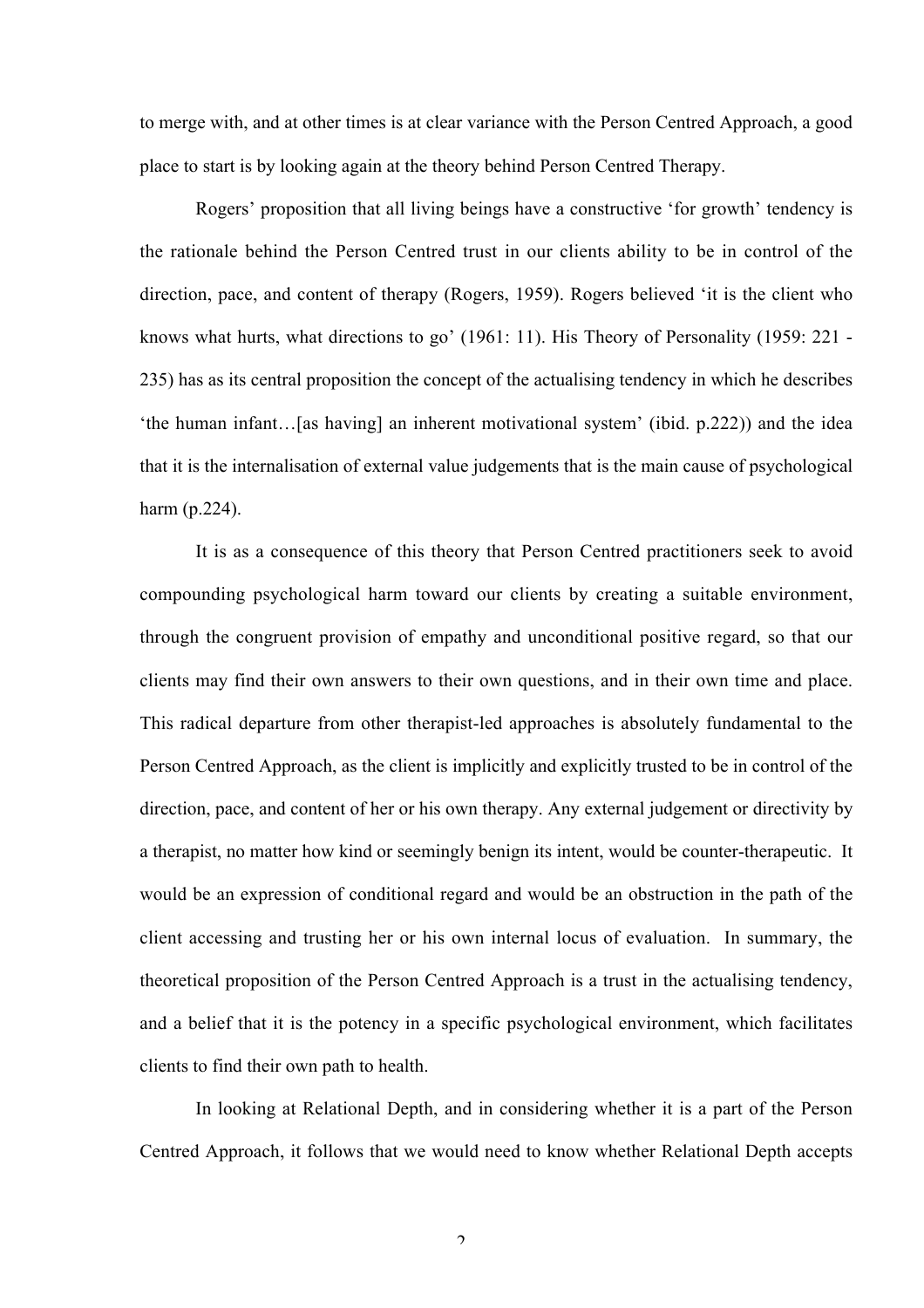these basic theoretical propositions of the Person Centred Approach. Answering this question however is not as easy as it seems. At best I suggest that Relational Depth is confused on this issue. The following statements suggest that Mearns and Cooper do agree that clients should be in control of their own therapy. (ibid.).

(I)f we are trying to *do* something to someone, we are not genuinely meeting that Other, rather our own needs and desires' (p. 113).

'To fully encounter a client in an in-depth way means letting go of our agenda and being with him, in whichever way he is and in whatever direction he wants to go' (p. 72).

'It is not my place to *push* him [this refers to the client Dominic] towards more fully owning this part of his self. If that is to happen, it will happen faster if I can stay close to him rather than seek to manipulate his process' (p. 86) (italics in original)

These comments re-state the fundamental ideas inherent in Person Centred Therapy.

However, other suggested ways of working proposed by the authors are in direct conflict with the above ideas. (2005)

'what you are actually trying to do is to break that non-communicative cycle' (p. 102)

'an aim in the work was to try to keep the patient grounded' (p. 103)

'I invite him to go back into his experiencing, always aware that he may well have had enough for now'  $(p. 86)$ 

'At that moment I decided that I would exert myself in our relationship' (p. 109)

Here Mearns and Cooper express a view of the therapist as 'expert', directing and leading the client. It is clear that the ideas expressed through these statements are in direct conflict with the theory and practice of Person Centred Therapy. These more directive statements from Mearns and Cooper, when considered alongside their earlier cited quotes, above, in which the therapist is invited by the authors to 'let go' of agendas and to 'be with' the client, to follow the client, rather than pushing or leading him or her, demonstrate Mearns and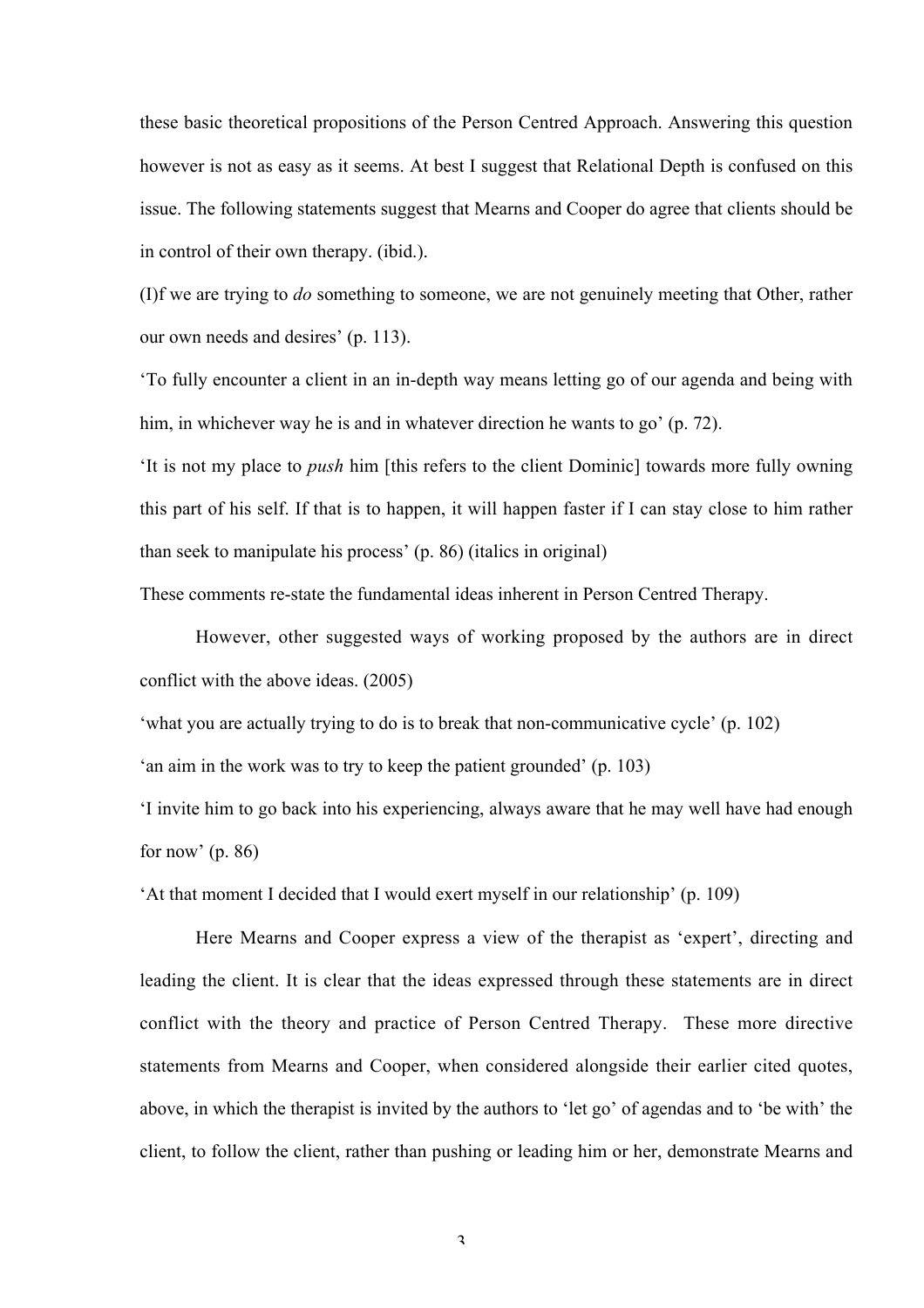Coopers tendency, apparent throughout the book, to contradict themselves. In comparing these different attitudes, it would appear that Relational Depth lacks any coherent theory, that it is unsure whether to trust the client and follow her or his process, as in Person Centred theory, (Rogers 1959) or whether to wrest control of the therapy away from the client, offering instead, external direction and judgements. Although Mearns and Cooper do seem to accept many of the ideas of the Person Centred Approach, the core of their departure from the PCA lies in this distinction: whereas the sole aim of Person Centred therapy is for the practitioner to congruently offer empathy and unconditional positive regard in relationship with the client, by contrast, the major aim of Relational Depth is to create a relationship of 'Relational Depth'.

Mearns and Cooper describe this departure from the Person Centred Approach in their own words, first explaining Person Centred practice through an explanation of Person Centred theory.

> If we start from the classical Rogerian (1959) position that the need for positive regard is a key driving force in human development – leading people to deny and distort those self-experiences that are inconsistent with the 'positive regard complex' then it makes absolute sense that the therapist's practice should revolve around the provision of unconditional positive regard to the client (p. 9)

They then go on to explain their rationale for their move away from this approach.

If we also hold, however, that human beings have a fundamental need for something more inter-active, and that psychological difficulties arise when a person's capacity to engage with others becomes disrupted…then this points towards a therapeutic approach in which dialogue and interaction take more centre stage (ibid.)

 $\overline{\Lambda}$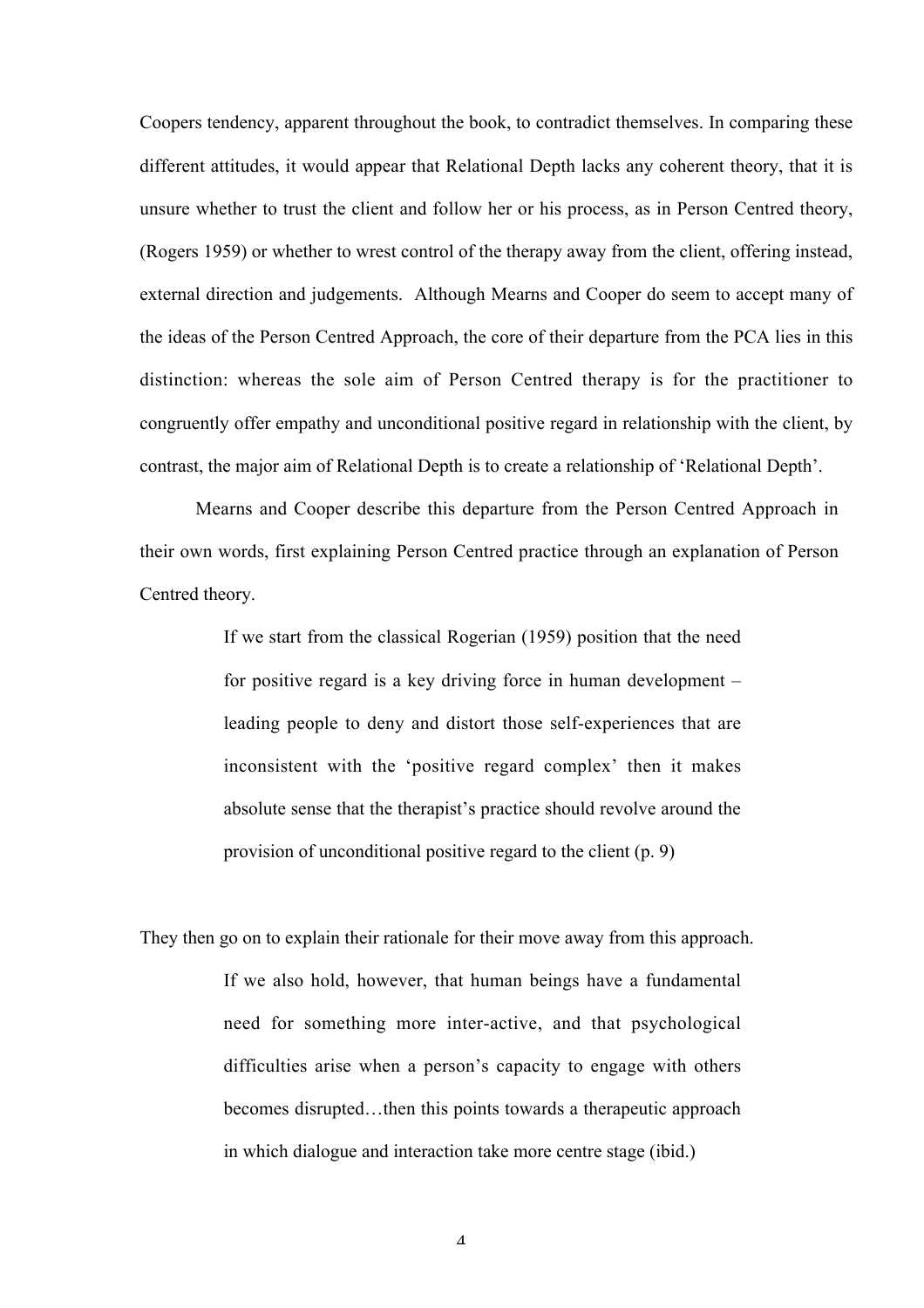Having explained their rationale for offering something other than the core conditions of congruence, empathy and unconditional positive regard, Mearns and Cooper go on to describe how their approach to therapy differs in practice, and that they offer a therapy in which 'it is the *encounter* between the therapist and client, rather than the *provision* of a particular set of conditions *for* the client, that is conceptualised as being key to the healing process' (ibid.) (italics in original). Although Mearns and Cooper may believe there is therapeutic benefit in the concept of 'encounter', it is surprising that their rationale for this way of working is their wish to create 'dialogue' and 'interaction', since these behaviours are among the outcomes of offering Person Centred therapy within context of the six core conditions (Rogers : 1959).

Out of the multitude of ways in which people adapt or respond to conditions of worth, Mearns and Coopers have chosen to isolate one such response, that of distancing or failure to relate in a deep or intimate way with others, as being a central psychological problem. They state, 'many forms of psychological distress may have at their root a lack – or absence – of in-depth relating, either with others or with oneself'(p.33). Mearns and Cooper do acknowledge that the ability to relate intimately is not absent in all clients. They also acknowledge that a 'relational depth' relationship is not appropriate to all clients. At the same they argue that a major necessity for therapists is to be prepared, and to enter or facilitate this type of relationship wherever possible. Mearns and Cooper's elevation of emotional distancing into something that they describe as the most significant of psychological problems, leads them to, at times, ditch the core conditions and to replace Person Centred therapy with a very different kind of therapy. It might even be argued, that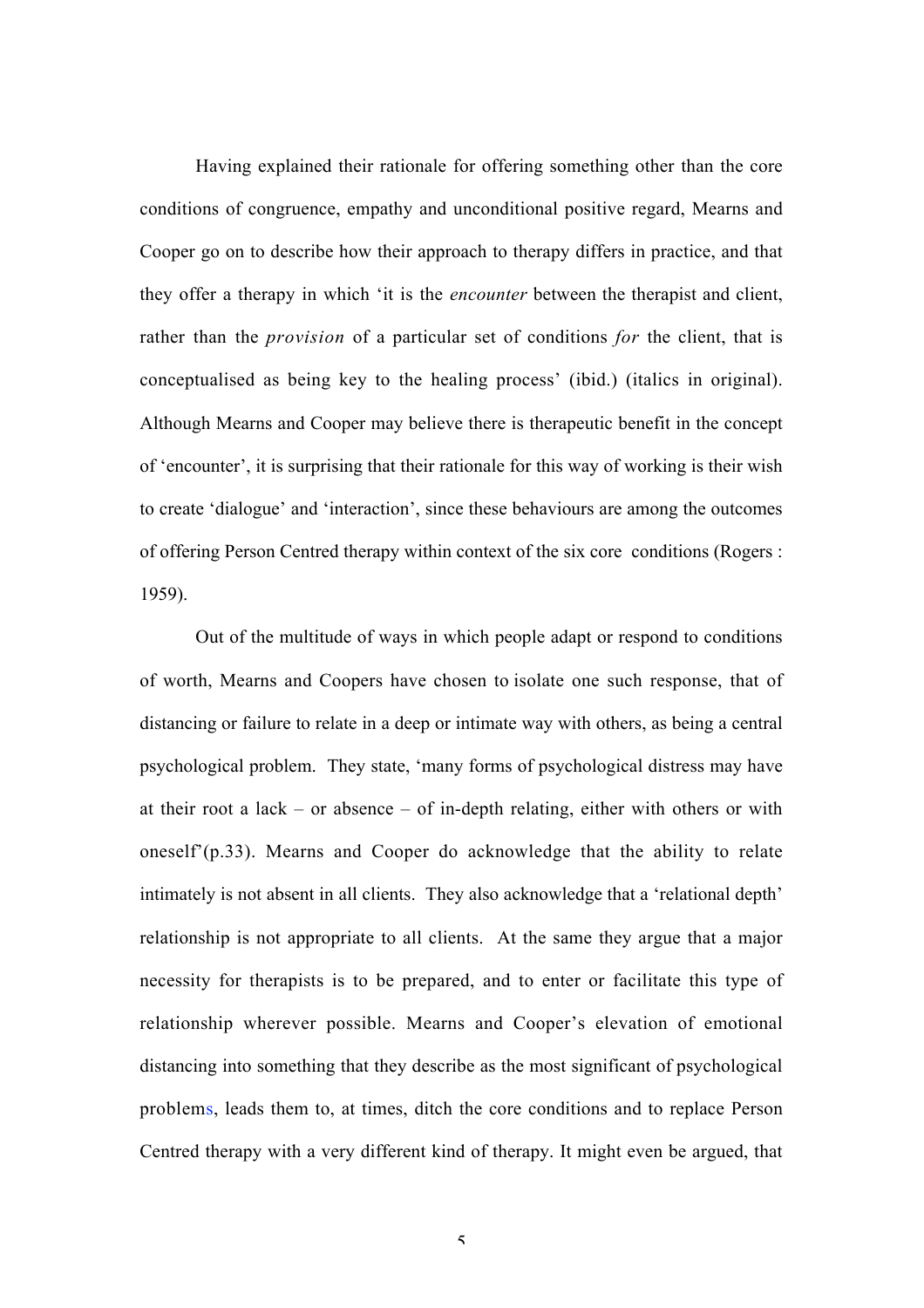because Mearns and Cooper do not suggest offering Relational Depth to *all* clients, there is a need for the Relational Depth therapist to remain in their own frame of reference in order to assess whether a particular client may, at a given time, be ready for this type of encounter. This runs counter to a notion of empathy, when 'true empathy is always free of any evaluative or diagnostic quality' (Rogers, 1980: 154).

However the differences between Person Centred therapy and Relational Depth therapy are most apparent when the Relational Depth therapist ditches empathy and unconditional positive regard in an attempt to create a 'Relational Depth' encounter. This leads to a variety of idiosyncratic behaviours on the part of the therapist, which may at times be erratic, confrontative, and controlling, as in the examples they give pertaining to the clients 'Rick' and 'Dominic'. (Mearns & Cooper, 2005: chapters 98 and 71). Here, Mearns and Cooper offer, as positive (sic) examples, descriptions of clients being bullied, clients being berated, insisting on entering the space of a client who expressly did not want this, and breaching client confidentiality without permission. In other words, therapists are lauded for confronting their clients with behaviours and interventions, which, in Person Centred terms, offer conditional or negative, regard, and diminish the clients' ability to develop their own *internal* locus of evaluation.

In the time-worn tradition of 'the therapist knows best' the Relational Depth therapist, *in practice* assumes the right to confront or invade or challenge clients if they feel that this 'encounter' will help to create a relationship of 'depth'. Whereas people with a strong internal locus of evaluation, or in a situations where they do not feel vulnerable, might feel free to resist or reject negative or bullying behaviour, clients who feel vulnerable in the relationship and with under-developed internal locus of evaluation, or deeply held conditions of worth, might not only bow to the

6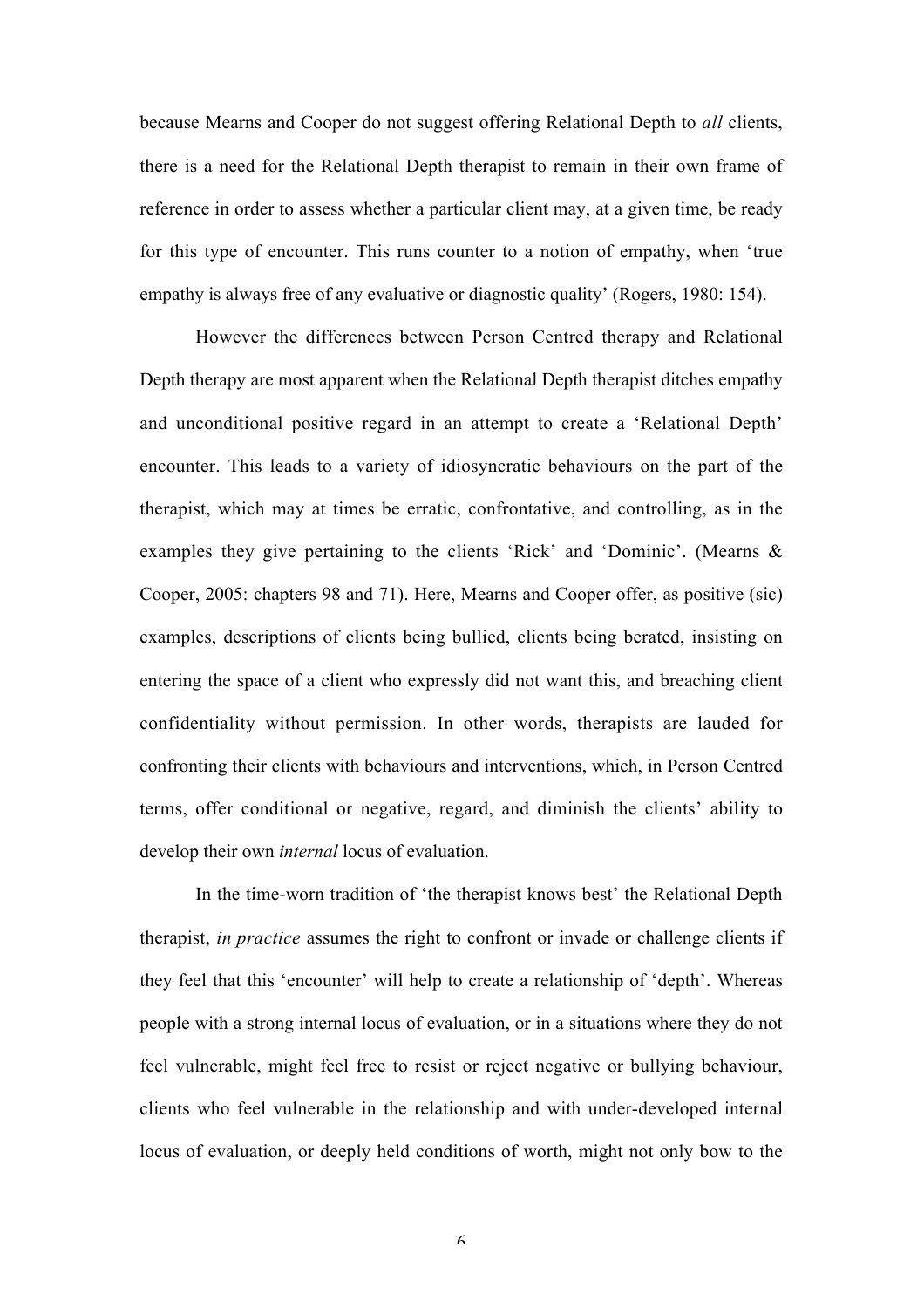therapists control, but also feel apologetic or grateful to the therapist in response to the therapists conditionality.

The section below of Mearns work with the client 'Dominic' is a good example of this dynamic in action

Dominic 8: Like this isn't just a 'game' to you?

Dave 8: I think you *know* that Dom. In fact I *know* you know that Dom

Dominic 9: Yes. 'sober me' knows it, but does 'drunk me?

Dave 9: I don't know. Does he? Do you?

- Dominic 10: Big Question. Maybe I'll need another vodka before I can answer that.
- Dave 10: Dom, *be* here, be here *drunk*, but don't play fucking games with me. Neither you nor I deserve that.

Dominic 11: [Silence]

Dave 11: [Silence]

Dominic 12: You're really *serious* about this, aren't you?

Dave 12: As ever.

Dominic 13: I'm sorry.

Dave 13: Apology accepted. Where shall we start today? (ibid.: 77)

Mearns, in describing his own input in this exchange, writes, 'it expresses a powerful judgement in response to Dominic's glib *Dominic 10.*' and goes on to discuss the power of providing a presence that is 'counter'.

Apart from the obvious negative regard toward Dominic's *perceived* glibness, two other things strike me about this exchange. One is Mearns failure (Dave 13) to recognise that Dominic had *already* started that day. The second is I am struck by Mearns insistence that he, and not his client, be in control of the session. Acceptance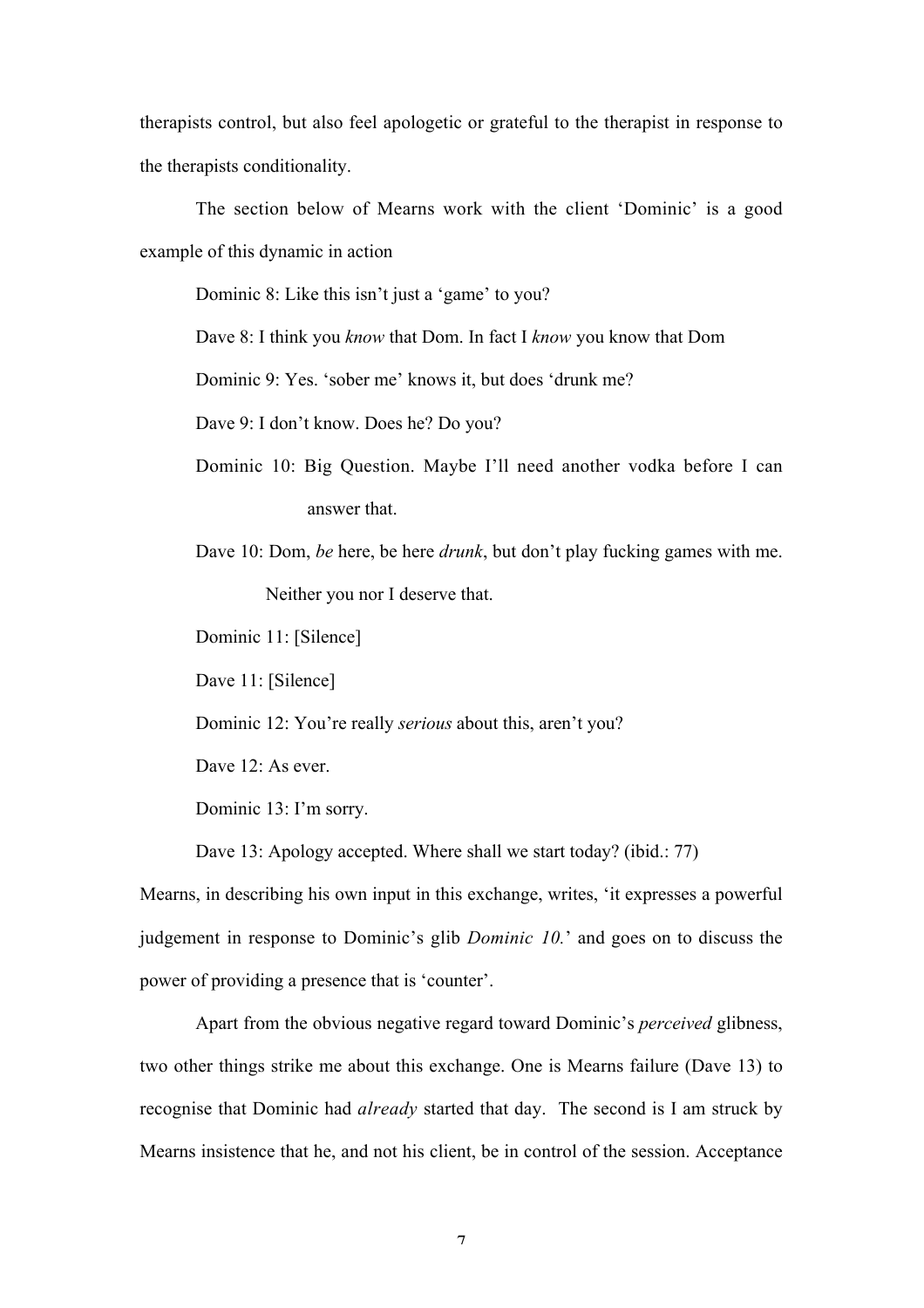by both men of Mearns' dominance over the content and direction of the therapy can be clearly seen in *Dominic 13* and even more so, in Dave's response 'Apology accepted.'

This therapy excerpt demonstrates very clearly the departure of Relational Depth from the Person Centred Approach. It offers a counter approach to that of the Person Centred approach – one that is acceptant of the therapists control over the client, of negative regard, conditionality and a judgemental attitude. Had Dominic been met by a therapist offering Person Centred Therapy the above exchange might have gone something like this;

Dominic 8: Like this isn't just a 'game' to you?

Therapist 8: Like perhaps I'm serious?

Dominic 9: Yes. 'Sober me' knows it, but does 'drunk me?'

- Therapist 9: 'Sober you' trusts me, trusts that I'm not playing a game, but 'drunk you' isn't so sure.
- Dominic 10: Big Question. Maybe I'll need another vodka before I can answer that.
- Therapist 10: This might be too big a question to answer without taking another drink first.

In my own experience of working with alcohol using clients this type of exploration is not at all uncommon, since being drunk may offer different opportunities for expression, and clients may feel very different, in comparison to being sober. In Dominic's case, he felt less trusting when drunk, and had been expressing this to Dave before being re-directed by Dave away from his own internal locus of evaluation. It is one thing for a Person Centred practitioner to struggle with finding UPR within him or herself, but quite another thing to hold up negative regard as a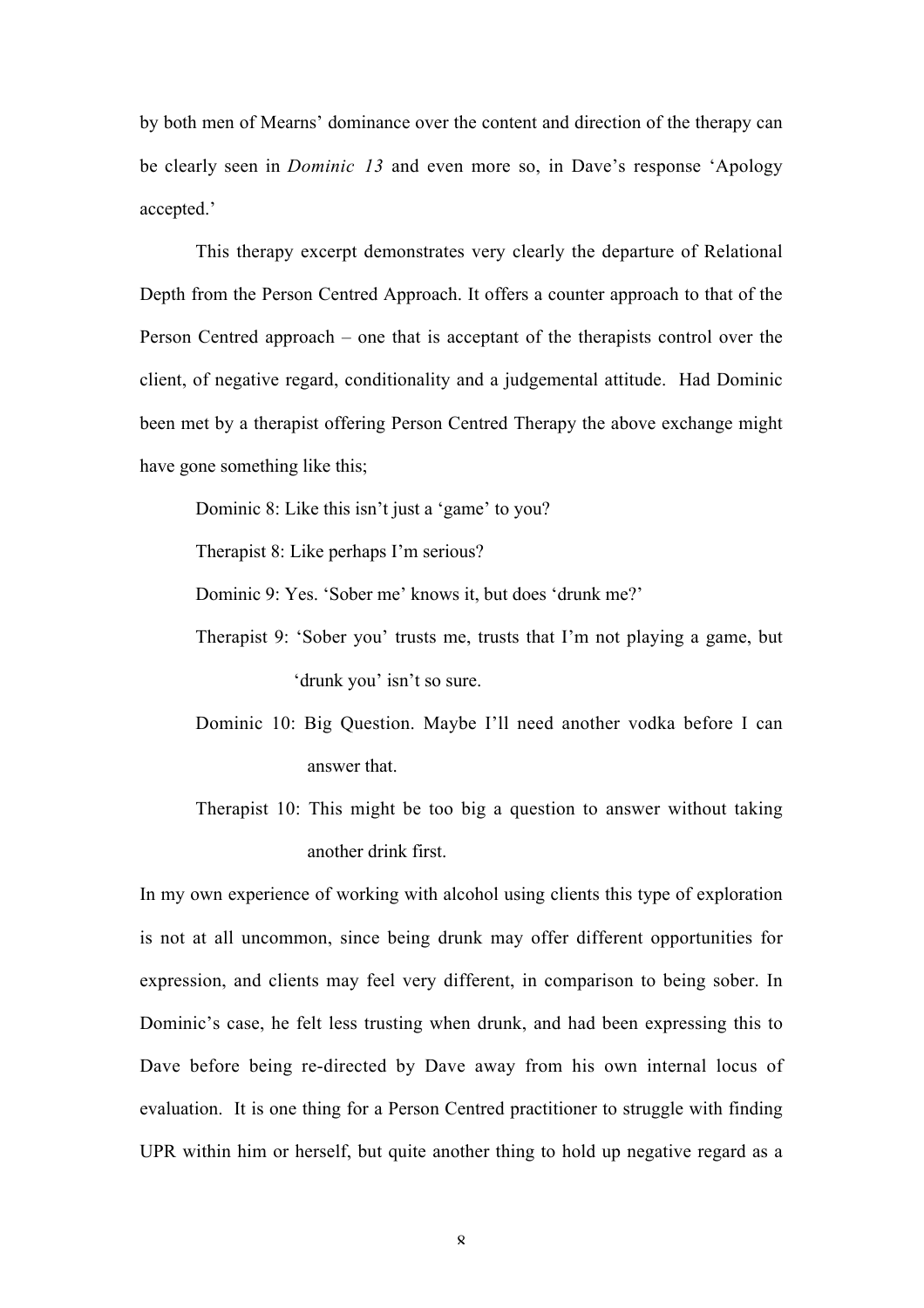model for therapy. Although Mearns and Cooper do not persistently do that in their description of Relational Depth (in fact they often offer beautiful descriptions of UPR to the contrary), they certainly consider these behaviours as, at times, acceptable and even necessary in pursuance of Relational Depth. Instead of helping Person Centred therapists to look inwards, and to ask ourselves, 'what has got in the way of my empathy?' 'why was I unable to hold UPR for a client?', Relational Depth at times gives free licence to therapists to offer suggestions, change the direction of the therapy, criticise, or, as in the example of Dominic, above, berate clients.

I say that 'at times' this leads to a different type of therapy, because part of the muddle that is Relational Depth is that *often* Mearns and Cooper's description of 'Relational Depth' is in fact only a description of Person Centred therapy. For example, they suggest that, '(L)istening' to clients...involves more than providing them with an opportunity to talk. What we mean is really *attending* to the client, and attuning to their being, at an emotional, cognitive and embodied level' (p.119) (italics in original). One of the clients confirms this saying…

> He [the therapist] had to put up with all the rest of my shit. Instead of being repelled, he even seemed interested in my shit, like he tried to *meet* the evil me. In the end, that led me to meet that part of me as well and understand how I had become that way (p.55)

It may be that Mearns and Cooper fail to see that they are describing Person Centred therapy only because they caricature Person Centred Therapy as a narrow set of skills. For example, comparing Relational Depth with Person Centred therapy they state that the Relational Depth therapist 'is not simply there as a 'container' for the therapeutic work or as an embodiment of a particular set of conditions. Rather, *she is*

 $\overline{Q}$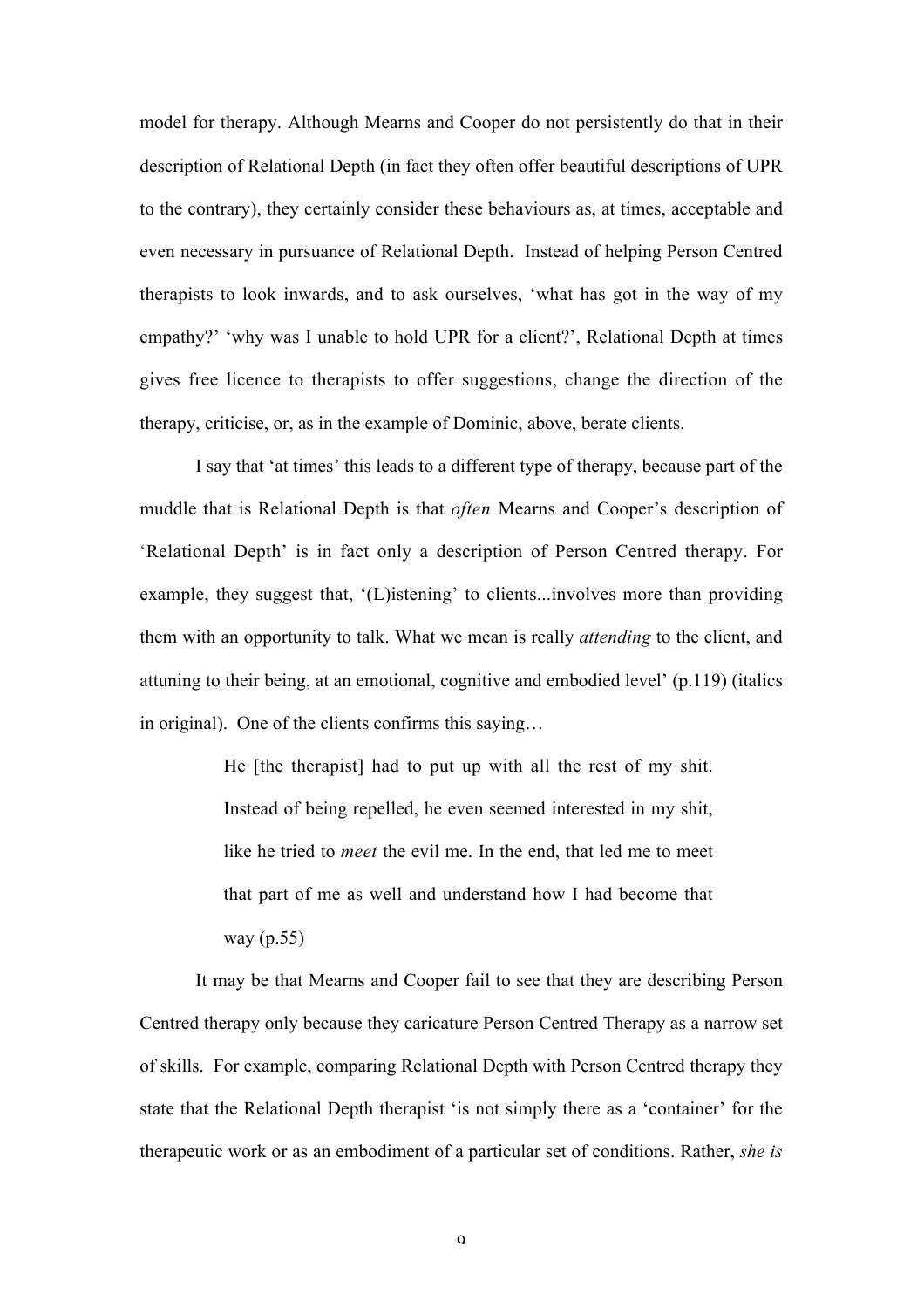*there as a real and genuine human being'* (p.9) (italics added). This implies that the Person-Centred Therapist working within the core conditions is not also real and genuine. Indeed, throughout their work Mearns and Cooper suggest that realness and spontaneity are new ways of offering therapy that are consistent, not with Person Centred therapy, but with Relational Depth. Somehow Mearns and Cooper have failed to understand, or to experience for themselves, that when we, as real and genuine human beings, congruently offer empathy and unconditional positive regard to an other, then the more, not less, likely we are to have intimacy and closeness with our clients.

Rogers beautifully describes optimal Person Centred meeting at depth with our clients, if all the core conditions are present.

If the therapy were optimal, intensive as well as extensive, then it would mean that the therapist has been able to enter into an intensely personal and subjective relationship with the client – relating not as a scientist to an object of study, not as a physician expecting to diagnose and cure, but as a person to a person (1961:184)

For Rogers a more intimate and deeper relationship was not to be thrust upon clients following a therapist's diagnosis that this was what the client needed, as is implied in Mearns and Coopers work. Rather, it was something that emerged naturally as the consequence of offering a congruent, empathic, and unconditionally accepting environment. 'It means that therapist has been comfortable in entering this relationship fully, without knowing cognitively where it will lead, satisfied with providing a climate which will permit the client the utmost freedom to become himself' (1961: 185).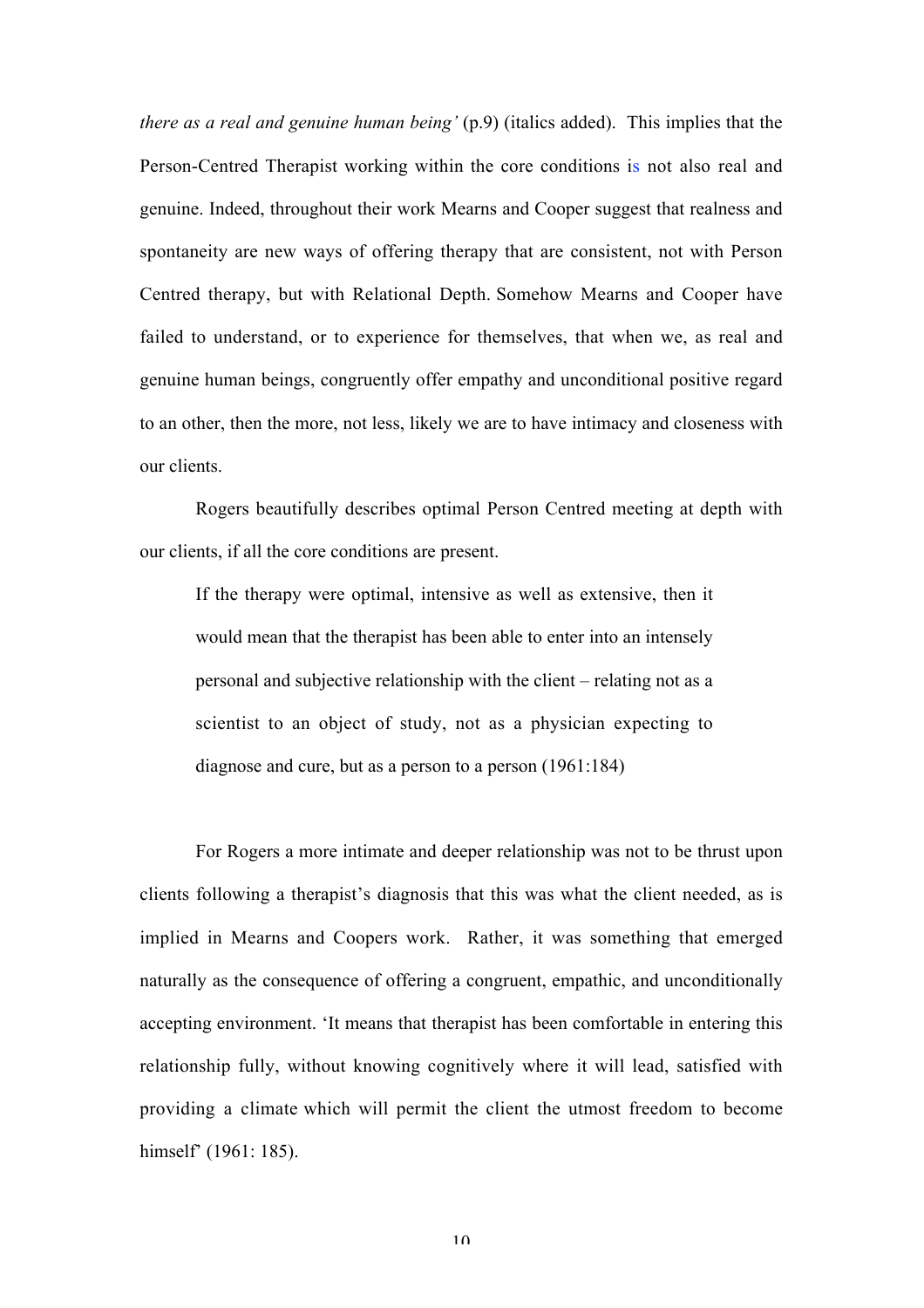Perhaps because Mearns and Cooper have failed to recognise how deeply relational Person Centred therapy can be, they constantly give examples of Person Centred therapy without seeming to realise that this is what they are doing. Consequently their book is littered with descriptions of concepts within Person Centred Theory under different names, and as though these were new innovative ideas. For example 'To work with the dynamics within the person both sides of the conflict need to be engaged equally' (2005:123) This is a description of traditional, or classical Person centred engagement, but which Mearns and Cooper describe as 'modern Person Centred Theory….of the interaction of 'growthful' configurations and 'not for growth' configurations…'

Although the language used by Mearns and Cooper is new, the concept of enagaging equally with all the different parts of a client is integral to person Centred therapy. Rogers expanded on this concept in his description of the core condition of unconditional positive regard as follow (Rogers 1989,

'To the extent that the therapist finds himself experiencing a warm acceptance of *each aspect* (my italics - SW) of the clients experience as being a part of that client, he is experiencing unconditional positive regard….It means there are no *conditions* (italics in the original) of acceptance, no feeling of "I like you only *if* you are thus and so."…. It is at the opposite pole from a selective evaluating attitude… It involves as much a feeling of acceptance for the client's expression of negative, "bad," painful, fearful, defensive, abnormal feelings as for his expression of "good," positive, mature, confident, social feelings, as much acceptance of ways in which he is inconsistent as of ways in which he is consistent.' (P.225)

Despite some shared features, there are some truly significant differences between the therapies of the Person Centred approach and that of Relational Depth.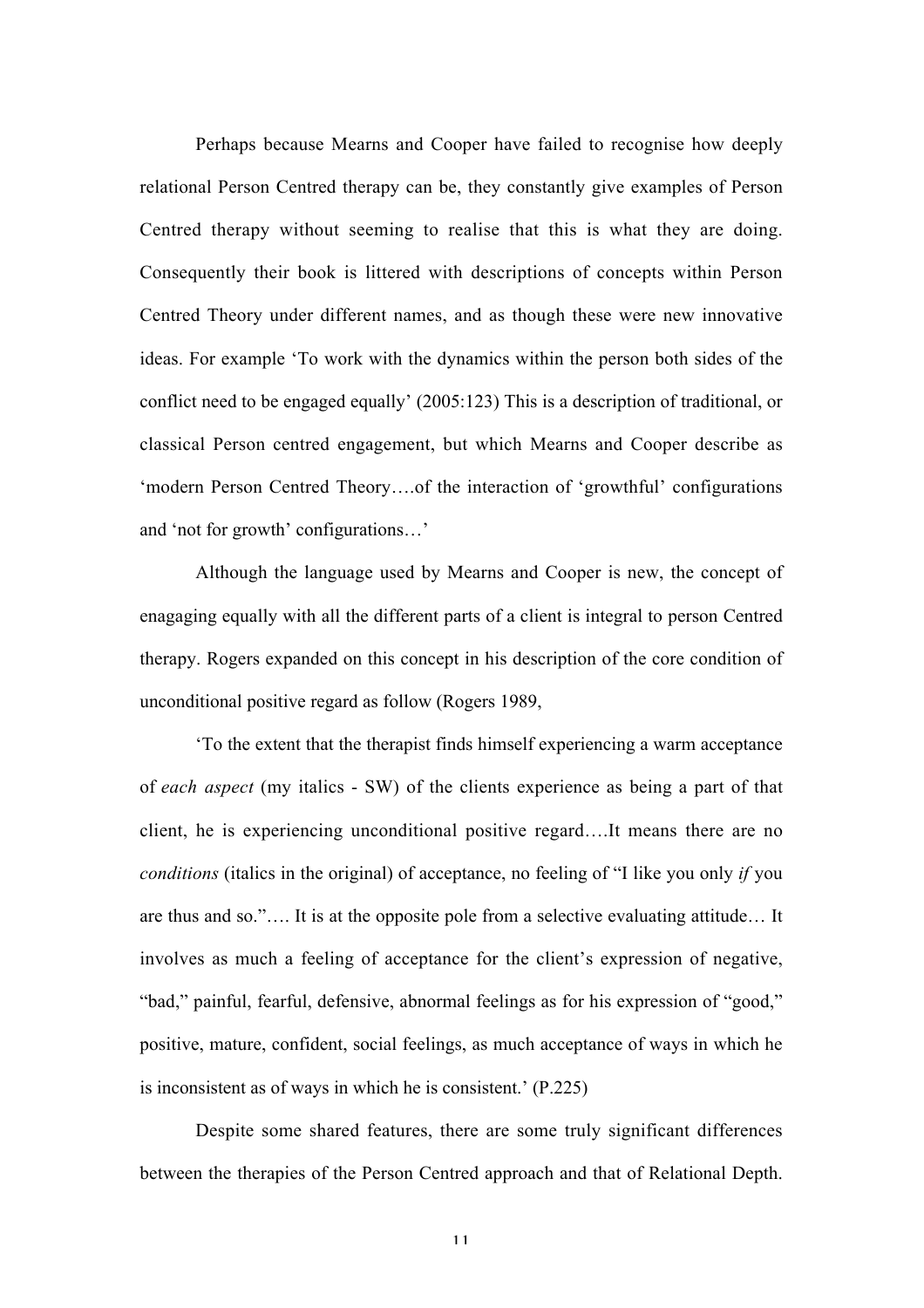The theory of Relational Depth does offer some very useful and much needed detail to help guide therapeutic practice, making it extremely accessible and attractive to students and trainers alike. However, the spread of these ideas within the Person Centred Approach, alongside the decline in experientially based classical Person Centred therapist training courses is very misleading for inexperienced and trainee therapists, as well as experienced therapists who have not fully grasped the theoretical concepts of the Person Centred Approach. Instead of assisting our understanding of this model of therapy, it confuses and misleads, with contradictory statements and advice, which ultimately offer justification for confrontational or directive ways of working. Possibly the greatest challenge for the Person Centred Therapist is that of attempting to relinquish all power over our clients, in a world where asking for help usually means submitting the authority of the 'helper'. Person Centred therapy turns this concept completely on its head, in its respect for the authority of the client. Jerold Bozarth expressed this concept thus

> The greater the extent that therapists honor the authority of clients as the authority of their own lives then the greater the probability of constructive personality change and problem resolution. As constructive personality change occurs, the client will also be better able to solve his or her own problems (Bozarth, 1998: 117)

The Person Centred Approach continues to offer one of the most radical and challenging ways of relating to another human being. In contrast, the theory of Relational Depth therapy, places the locus of control with the therapist, confronts